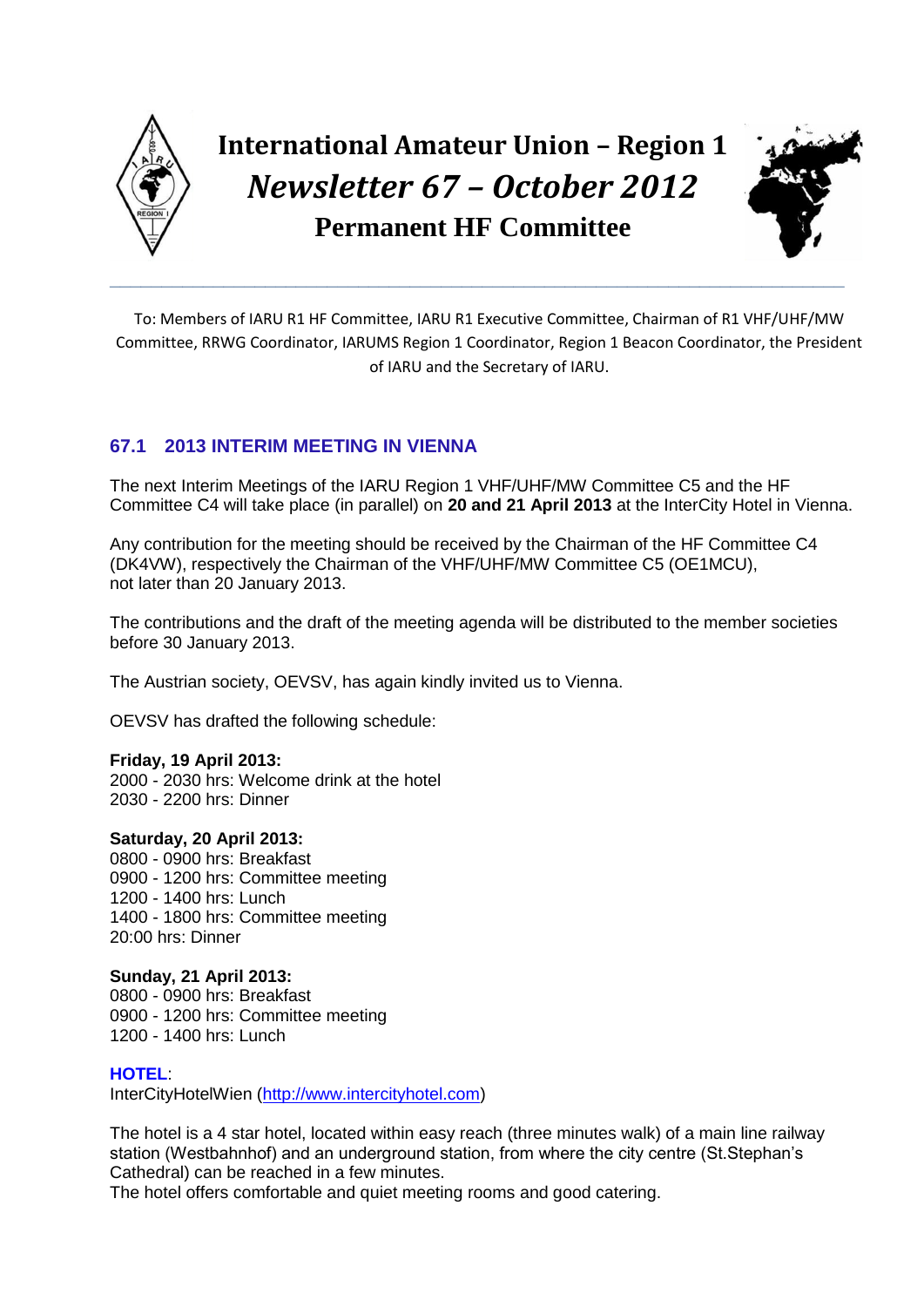The headquarter of OEVSV lies within an eight minutes' walk from the hotel.

### **Costs of Conference package:**

The Conference package of EUR 302 includes:

□ Accommodation in single room (EUR 190) from Friday to Sunday with breakfast.

□ Conference fee (EUR 112) including refreshments during breaks.

 $\Box$  Meals (1x dinner, 2x lunch)

#### **Detailed Prices payable directly to the Intercity hotel:**

□ Price single room EUR 95

 $\Box$  Price double room EUR 115

Conference fee EUR 112

# **Additional information**:

Welcome drinks on Friday and dinner Saturday evening are sponsored by OEVSV.

 $\Box$  The transfer from / to the Airport is not included. Please see www.cityairporttrain.com or www.airportservices-vie.com for further information.

□ Additional night in a single room with breakfast: EUR 95,--

 $\Box$  Please mail your reservations and any other questions about the meeting to: [oe1mcu@oevsv.at](mailto:oe1mcu@oevsv.at)

#### **DEADLINES:**

**20 January 2013** for **contributions**.

**20 February 2013** binding **registration** for the Sub Working Group.

**10 March 2013** for all **payments**.

Please support the organizing committee by observing the given deadlines!

# **67.2 SWEDEN: 160m-frequency gap closed**

Swedish amateurs are now allowed to use the full band 1850 kHz – 2000 kHz with secondary status, beside the primary amateur radio allocation 1810 kHz – 1850 kHz.

For many years Swedish amateurs were not allowed to use the segment 1850 kHz – 1930 kHz.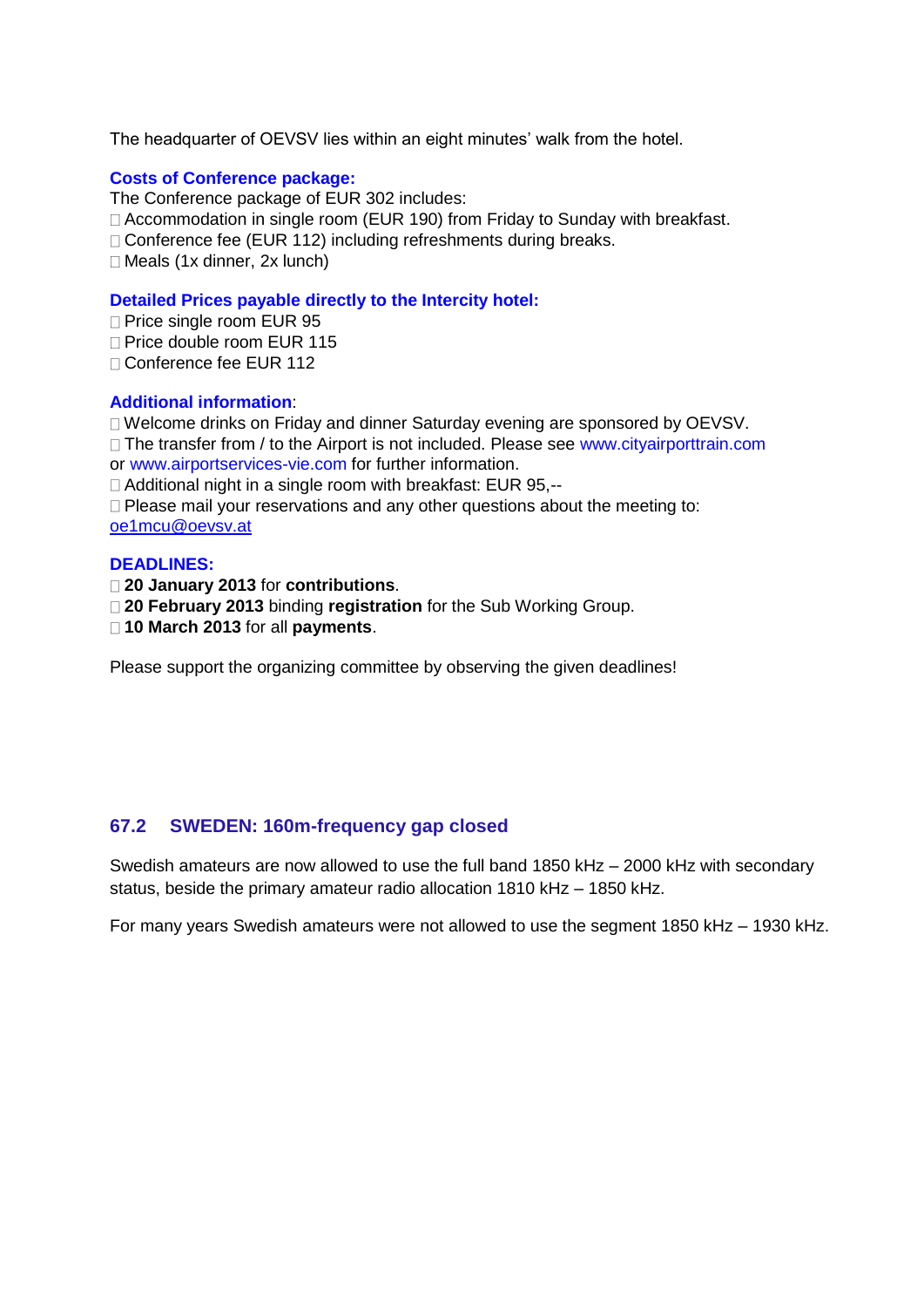# **67.3 160m band in Region 1**

The change in Sweden leads me to the following comment:

Unfortunately the Amateur Service allocations are quite different in the ITU Regions 1, 2 and 3.

| <b>Allocation to services</b> |                                      |                                      |
|-------------------------------|--------------------------------------|--------------------------------------|
| <b>Region 1</b>               | <b>Region 2</b>                      | <b>Region 3</b>                      |
| 1800-1810                     | 1800-1850                            | 1800-2000                            |
| <b>RADIOLOCATION</b>          | <b>AMATEUR</b>                       | <b>AMATEUR</b>                       |
| 5.93                          |                                      | <b>FIXED</b>                         |
| 1810-1850                     |                                      | MOBILE except aeronautical<br>mobile |
| <b>AMATEUR</b>                |                                      | <b>RADIONAVIGATION</b>               |
| 5.98 5.99 5.100 5.101         |                                      | Radiolocation                        |
| 1850-2000                     | 1850-2000                            |                                      |
| <b>FIXED</b>                  | <b>AMATEUR</b>                       |                                      |
| MOBILE except aeronautical    | <b>FIXED</b>                         |                                      |
| mobile                        | MOBILE except aeronautical<br>mobile |                                      |
|                               | <b>RADIOLOCATION</b>                 |                                      |
|                               | <b>RADIONAVIGATION</b>               |                                      |
| 5.92 5.96 5.103               | 5.102                                | 5.97                                 |
|                               |                                      |                                      |

Note: A service shown in capital letters has primary status (e.g. AMATEUR), when shown in small letters it has secondary status (e.g. Radiolocation).

In Region 1 only the band 1810 kHz – 1850 kHz is allocated to the Amateur Service on a primary basis.

The segment 1850 kHz - 2000 kHz may be used in some countries by amateurs with certain power limits only on a non interference secondary basis, based on ITU Radio Regulation (RR) footnote 5.96.

**5.96** In Germany, Armenia, Austria, Azerbaijan, Belarus, Denmark, Estonia, the Russian Federation, Finland, Georgia, Hungary, Ireland, Iceland, Israel, Kazakhstan, Latvia, Liechtenstein, Lithuania, Malta, Moldova, Norway, Uzbekistan, Poland, Kyrgyzstan, Slovakia, the Czech Rep., the United Kingdom, Sweden, Switzerland, Tajikistan, Turkmenistan and Ukraine, administrations may allocate up to 200 kHz to their amateur service in the bands 1 715-1 800 kHz and 1 850-2 000 kHz. However, when allocating the bands within this range to their amateur service, administrations shall, after prior consultation with administrations of neighbouring countries, take such steps as may be necessary to prevent harmful interference from their amateur service to the fixed and mobile services of other countries. The mean power of any amateur station shall not exceed 10 W. (WRC-03)

The use of the segment 1850 kHz – 2000 kHz by amateurs in other countries not listed in 5.96 is based on Article 4 of the ITU Radio Regulations, which gives an administration the right to allow other services than those indicated in the RR to use a frequency or frequency band, but with an obligation to cause no interference to the regular services in other countries.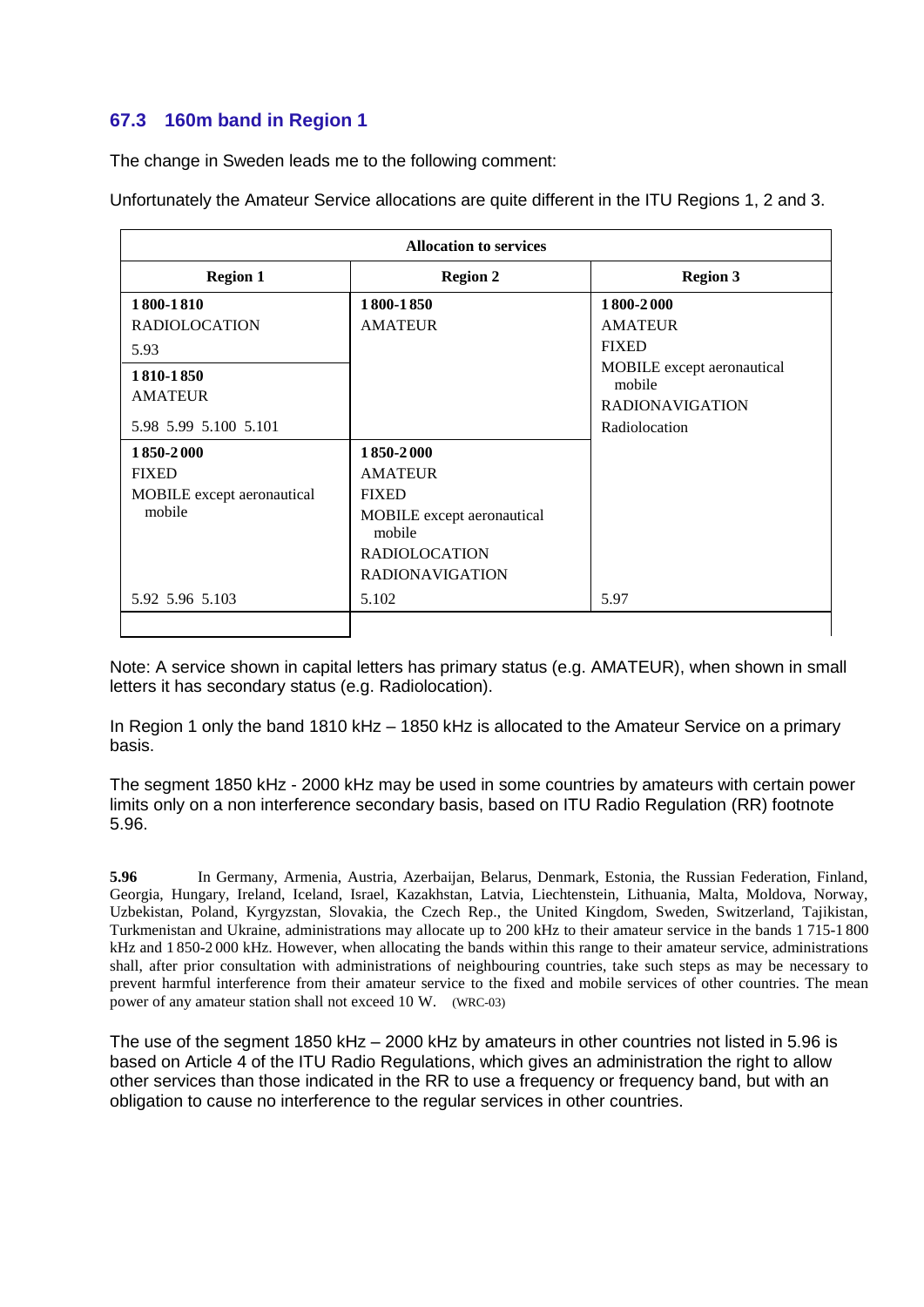Although a last change to footnote 5.96 was made by WRC-03, the reasons to protect the primary users by a low limit of 10 watts mean power are now historical:

- a) After the WW2 a lot of mines hindered seafaring in Baltic Sea, North Sea, and Mediterranean etc. Ships had to use those certain ways which were cleared from mines. So it was necessary to know the exact momentary location of a ship. Today one can use GPS, but about 60 years ago the only method was direction finding (onboard from ship to some coast stations or by DF stations ashore to a ship).
- b) LORAN A **LORAN** (**LO**ng **RA**nge **N**avigation) is a terrestrial radio navigation system which enables ships and aircraft to determine their position and speed from low frequency radio signals transmitted by fixed land based radio beacons using a receiver unit. These beacons operated within 1750 kHz – 2000 kHz, but have been decommissioned already many years ago and have been replaced by LORAN C (operating near 100 kHz). The Loran C system is also going to be decommissioned in certain areas of the world.
- c) Maritime Mobile For many decades there has been a lot of communication by fishermen on 160m. It seems that they are now using other possibilities to communicate with each other or to shore (VHF, Mobile Phone).

Based on much lower usage now by the primary services, it is reasonable to put at least the strict power limit in question. Some countries allow in parts of the secondary allocation a peak power of 75 watts, which is roughly equal to 10 watts mean power. Other countries give permission - based on ITU Article 4 - to use higher power levels during certain weekends for contesting.

As a first step Member Societies are encouraged to discuss with their administration the actual situation on 160m in their country with the intention to relax the power limit in the future.

Modifying the ITU Allocation Table (Article 5) by a future WRC to get a real secondary or primary allocation to the Amateur Service in Region 1 will be a long term issue.

Another issue to discuss with a national administration is footnote 5.98 and 5.99. The listed countries claim to have the frequency range 1810 kHz – 1830 kHz - which is within our primary allocation - as an alternative or additional allocation to the fixed and mobile service.

**5.98** *Alternative allocation:* in Angola, Armenia, Azerbaijan, Belarus, Belgium, Cameroon, Congo (Rep. of the), Denmark, Egypt, Eritrea, Spain, Ethiopia, the Russian Federation, Georgia, Greece, Italy, Kazakhstan, Lebanon, Lithuania, Moldova, the Syrian Arab Republic, Kyrgyzstan, Somalia, Tajikistan, Tunisia, Turkmenistan, Turkey and Ukraine, the band 1 810-1830 kHz is allocated to the fixed and mobile, except aeronautical mobile, services on a primary basis. (WRC-07)

**5.99** *Additional allocation:* in Saudi Arabia, Austria, Iraq, the Libyan Arab Jamahiriya, Uzbekistan, Slovakia, Romania, Serbia, Slovenia, Chad, and Togo, the band 1 810-1 830 kHz is also allocated to the fixed and mobile, except aeronautical mobile, services on a primary basis. (WRC-07)